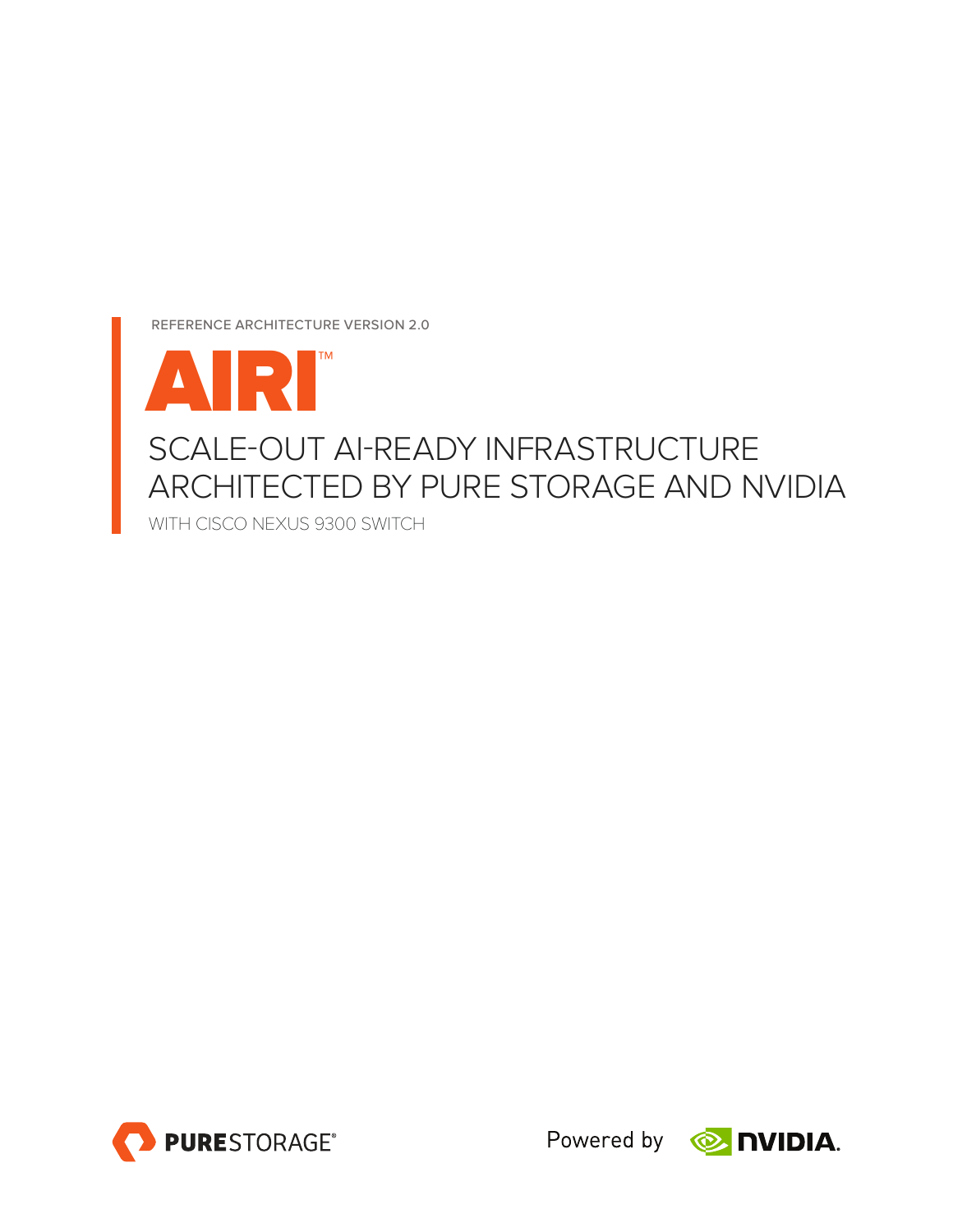# **TABLE OF CONTENTS**

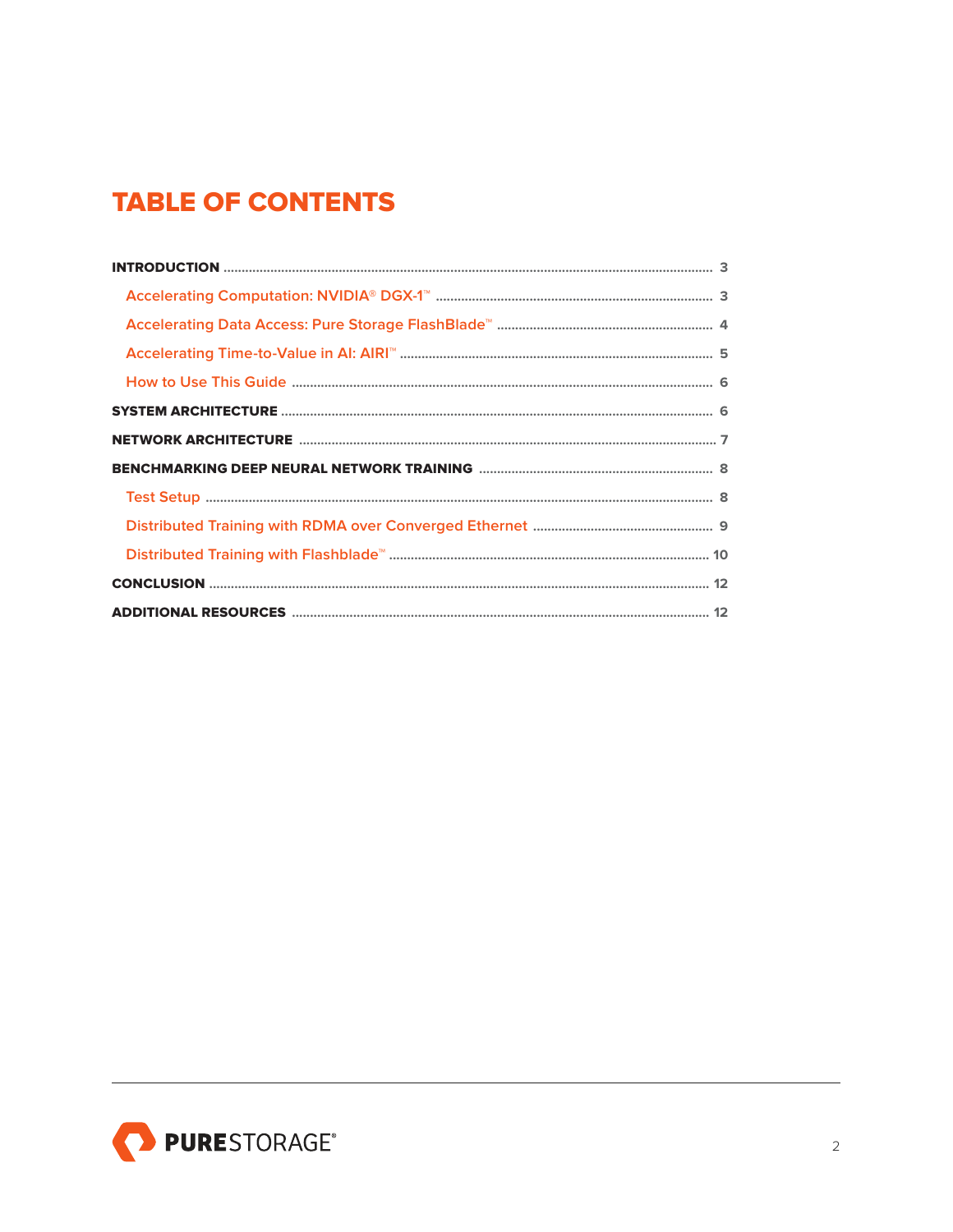## <span id="page-2-0"></span>**INTRODUCTION**

Will rising infrastructure complexity delay your AI initiatives? Learn how to deploy a fully integrated stack from NVIDIA® and Pure Storage® to improve time-to-insight and drive success in these crucial, investment-heavy projects.

Advances in NVIDIA GPU computing have enabled a new wave of applications for artificial intelligence (AI). Powerful new tools and techniques have enabled breakthroughs in fields as diverse as self-driving cars, natural-language translation, and predictive health care. As a result, investment in AI initiatives has skyrocketed, with companies worldwide investing between \$26B and \$39B in 2016 alone, according to a recent McKinsey report.<sup>1</sup>

Deep neural networks comprise millions of trainable parameters, connected through a configurable network of layers. In addition to the large set of parameters, each network has countless variations of topologies, connection strategies, learning rates, etc. – collectively referred to as hyper-parameters. Identifying an optimal set of parameters and hyperparameters amounts to an enormous search problem that demands broad access to massive computational power.

In addition to large-scale computational requirements, recent research<sup>2</sup> shows that training accuracy increases logarithmically with the volume of training data. Thus, small improvements in accuracy could require a 10x or greater increase in dataset size. Along with large-scale computing power, creating state-of-the-art models requires larger, more diverse data sets with high-performance access.

Designing, configuring, and maintaining infrastructure to satisfy the challenges of large-scale deep learning requires a significant investment of time and resources to avoid unforeseen delays, bottlenecks, or downtime. Engineers at NVIDIA and Pure Storage have worked to deliver a fully integrated platform that offers scale-out deep learning out of the box, with time-to-insight in hours rather than days or weeks.

## Accelerating Computation: NVIDIA® DGX-1™

Originally designed for computer graphics, NVIDIA engineers tapped into the massively parallel architecture of the modern graphics processing unit (GPU) and optimized it in hardware and software to deliver the performance demanded by the data-parallel, computationally-intensive algorithms that enable deep learning today. Coupled with NVIDIA-engineered, optimized software frameworks to harness the underlying computational capability, NVIDIA GPUs have become the de facto computational platform of deep learning.

While the advances in individual GPU performance have been impressive, state-of-the-art results require a scalable architecture to ensure sufficient compute. NVIDIA developed the Tesla series of GPU accelerators specifically for datacenter scale systems, architecting them with high-bandwidth, low latency interconnects between GPUs in a server and enabling the GPUs to communicate directly between servers over RDMA-capable network fabrics.

<sup>1</sup> J. Bughin, E. Hazan, S. Ramaswamy, M. Chui, T. Allas, P. Dahlström, N. Henke, M. Trench, Artificial Intelligence: The Next Digital Frontier, McKinsey Global Institute, 2017.  $^2$  C. Sun, A. Shrivastava, S. Singh, and A. Gupta, Revisiting Unreasonable Effectiveness of Data in Deep Learning Era, ICCV, 2017.

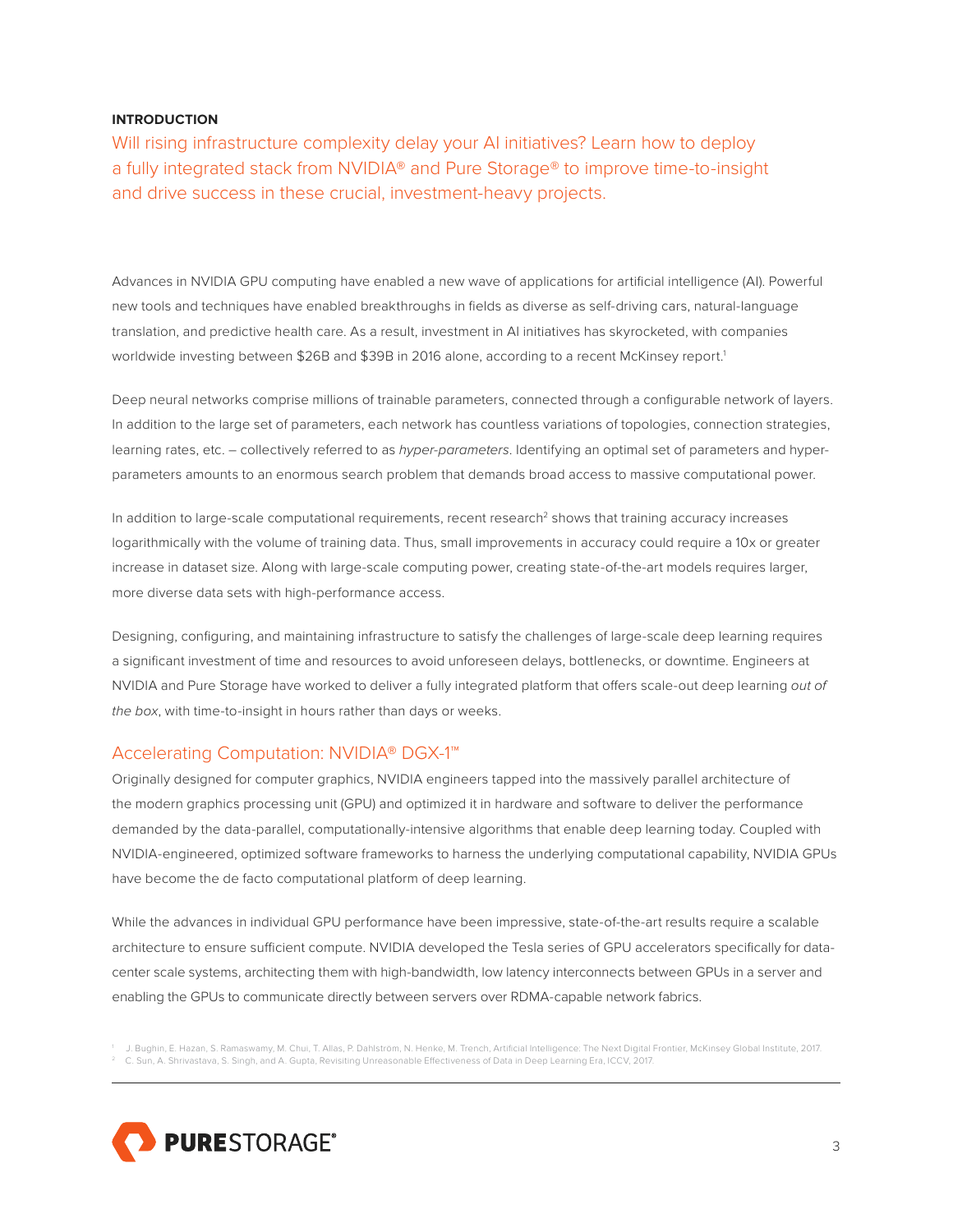<span id="page-3-0"></span>However, building a platform maximized for GPU-accelerated performance demands the optimal integration of hardware and software, one that's purpose-built for deep learning. To simplify the process of selecting and integrating compute hardware with complex deep learning software, NVIDIA created the DGX-1™ platform. Each DGX-1 packs the AI computational power of 800 CPUs, packaged in a 3U appliance, pre-configured with eight state-of-the-art Tesla V100 GPUs, high-performance interconnects, and NVIDIA-optimized software frameworks and applications that ensure maximized deep learning training performance.

## Accelerating Data Access: Pure Storage FlashBlade™

Deep learning requires more than fast compute and high-bandwidth interconnects. When designing a full-stack platform for large-scale deep learning, the system architect's goal is to provision as many GPUs as possible, while ensuring linearity of performance as the environment is scaled, all the while keeping the GPUs fed with data.

Keeping the GPUs fed requires a high-performance data pipeline all the way from storage to GPUs. When defining storage for deep-learning systems, architects must consider three requirements:

- DIVERSE PERFORMANCE Deep learning often requires multi-gigabytes-per-second I/O rates but isn't restricted to a single data type or I/O size. Training deep neural network models for applications as diverse as machine vision, natural-language processing, and anomaly detection requires different data types and dataset sizes. Storage systems that fail to deliver the performance required during neural network training will starve the GPU tier for data, and prolong the length of the run, inhibiting developer productivity and efficiency. Providing consistency of performance at various IO sizes and profiles at a capacity scale will ensure success.
- **SCALABLE CAPACITY** Successful machine learning projects often have ongoing data acquisition and continuous training requirements, resulting in a continued growth of data over time. Furthermore, enterprises that succeed with one AI project find ways to apply these powerful techniques to new application areas, resulting in further data expansion to support multiple use cases. Storage platforms with inflexible capacity limits result in challenging administration overheads to federate disparate pools.
- **STRONG RESILIENCY** As the value of AI grows within an organization, so does the value of the infrastructure supporting its delivery. Storage systems that result in excessive downtime or require extensive administrative outages can cause costly project delays or service disruptions.

Existing storage systems sacrifice one or more of these dimensions, or force architects and administrators to suffer through excessive deployment and management complexity.

Initial deployments for deep learning often start with direct-attached storage (DAS), resulting in hard capacity limits and challenges in sharing data sets across multiple compute units. Collecting multiple DAS servers into a shared file system with the Hadoop Distributed Filesystem (HDFS) can alleviate the capacity concerns, but comes at a stark performance cost for small, random I/O patterns that are common in many deep learning use cases. Furthermore, burdening the CPUs in a GPU server with storage management can lead to bottlenecks in the overall pipeline and poor resource utilization.

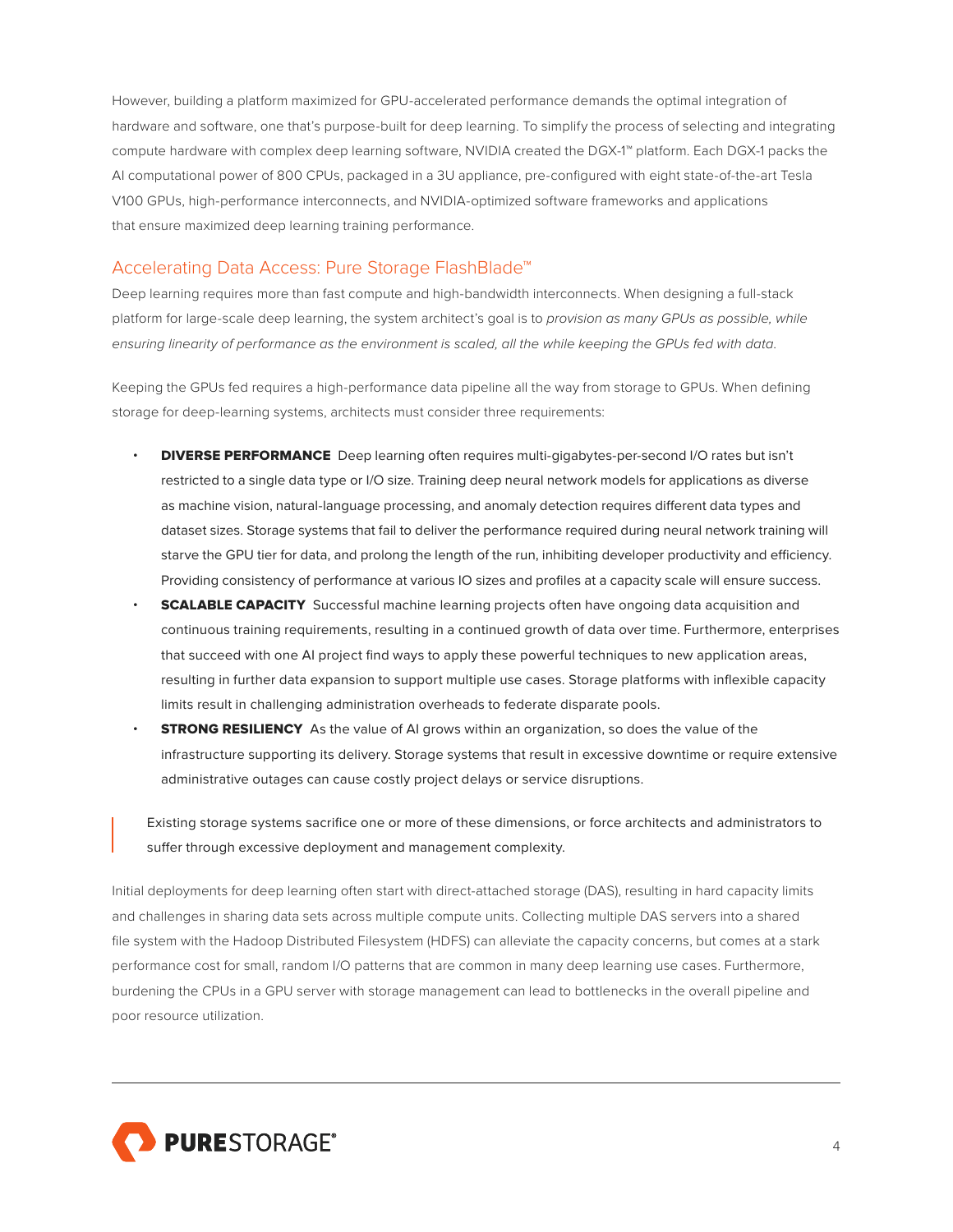<span id="page-4-0"></span>Parallel file systems such as Lustre, designed specifically for the needs of high-performance computing (HPC), can b e tuned by expert-level administrators to meet the requirements of a particular workload. However, a new data set or training paradigm inevitably requires a new configuration and tuning process, resulting in project delays and potential stranded capacity.

Traditional NAS offerings can provide strong resilience and scalable capacity but often fail to deliver the performance required across a range of I/O patterns and at large-scale compute clusters.

Pure Storage FlashBlade™, with its scale-out, all-flash architecture and a distributed file system purpose-built for massive concurrency across all data types, is the only storage system to deliver on all of these dimensions, while keeping required configuration and management complexity to a bare minimum.

# Accelerating Time-to-Value in AI: AIRI™

AIRI is a converged infrastructure stack, purpose built for large-scale deep learning environments. Engineers at NVIDIA and Pure Storage have worked to deliver a fully integrated platform that offers scale-out deep learning out of the box, with time-to-insight in hours rather than days or weeks. AIRI's flexible, rack-scale architecture enables enterprises to add DGXs or blades independently, based on their growing AI initiatives: from a compact AIRI "Mini" to rack-scale with no downtime or data migration. The entire stack is configured and tested as a complete solution, avoiding the intricate configuration and tuning required otherwise.

AIRI brings together all the benefits of the NVIDIA® DGX-1™ and Pure Storage FlashBlade, wrapping them in a high-bandwidth, low-latency network fabric that unifies storage and compute interconnects with RDMA-capable 100Gb/s Ethernet.

AIRI enables seamless scaling for both GPU servers and storage systems. As compute demands grow, additional DGX-1 servers can be provisioned in the highperformance fabric and instantly access all available datasets. Similarly, as storage capacity or performance demands grow, additional blades can be added to the FlashBlade system with zero downtime or re-configuration.







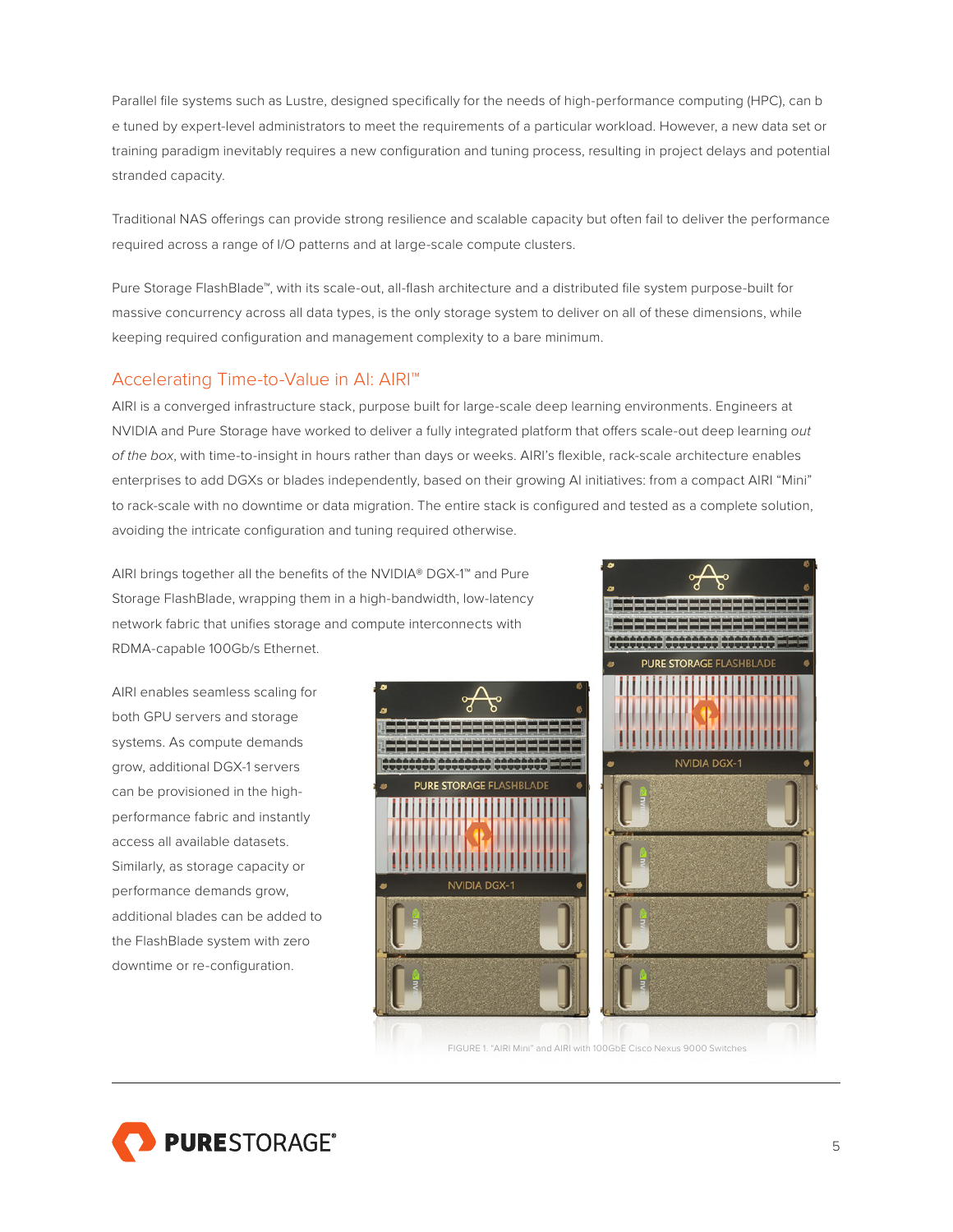# <span id="page-5-0"></span>How to Use This Guide

This reference architecture describes the design for AIRI Mini and AIRI, containing 2x and 4x NVIDIA DGX-1s respectively and a Pure Storage FlashBlade. To optimize DGX-1 node-to-node communication, the configuration uses an RDMA over Converged Ethernet (RoCE) fabric. The same high-performance fabric carries storage traffic from the FlashBlade to the DGX-1 servers, simplifying the system configuration and deployment.

We demonstrate performance and scalability using TensorFlow benchmarks for ImageNet, a popular method for measuring system performance of deep learning environments. Our testing results show:

- A RoCE fabric provides excellent scalability for convolutional neural networks
- FlashBlade delivers a high-performance data platform for deep learning, with performance on par with DRAM-resident datasets

## **SYSTEM ARCHITECTURE**

The architecture for AIRI Mini and AIRI looks as follows:



FIGURE 2. AIRI Mini and AIRI system architectures

The AIRI architecture is designed for scale-out deep learning workloads and is not restricted to these sizes. As datasets and workload requirements scale, additional DGX-1 servers can be provisioned and instantly access all available data. Similarly, as storage capacity or performance demands grow, additional blades can be added to the FlashBlade system with zero downtime or re-configuration.

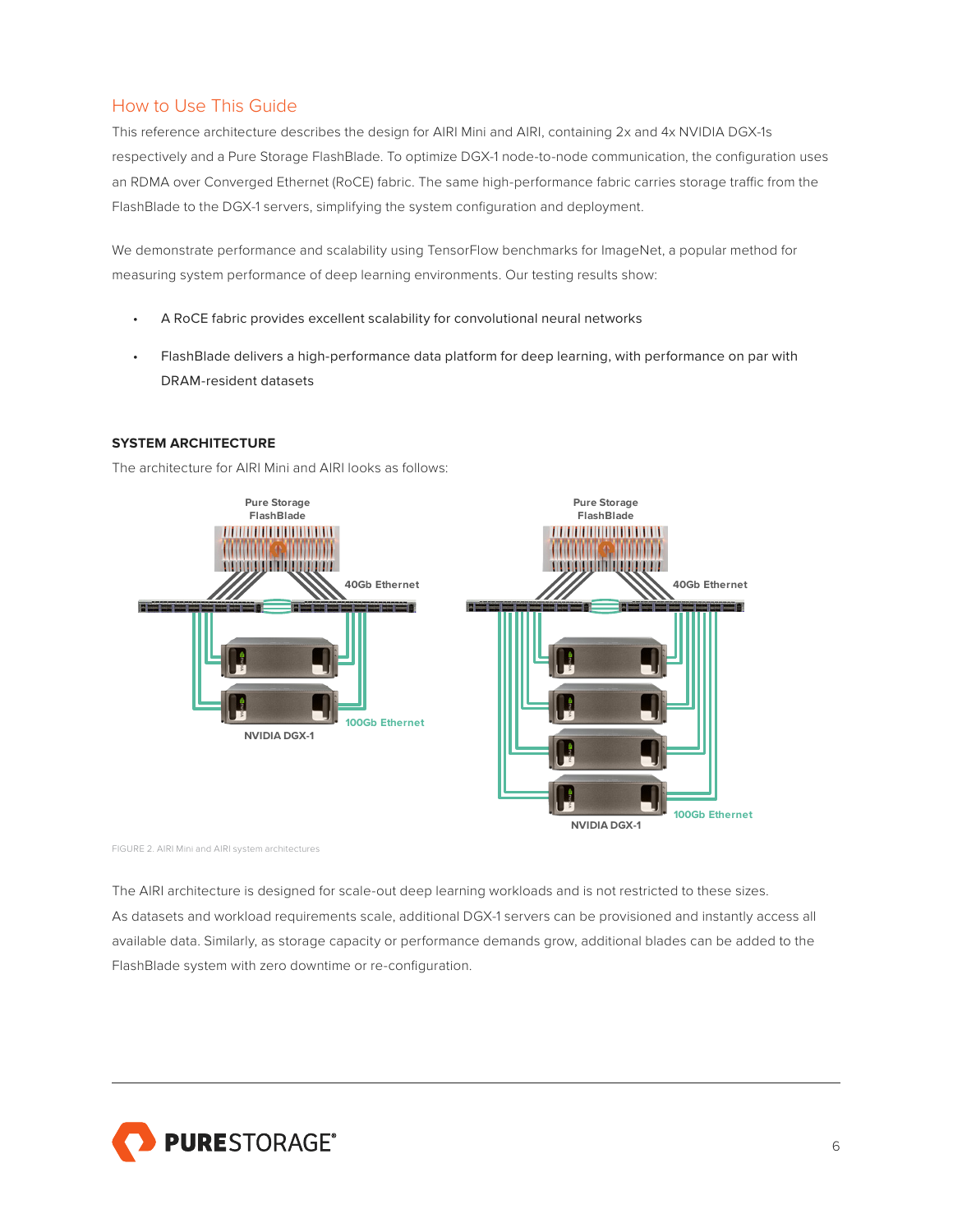<span id="page-6-0"></span>Each of the core components in the architecture is described in further detail below.

- COMPUTE Each NVIDIA DGX-1 server with Tesla V100 comprises
	- 8x Tesla V100 GPUs (SXM2 form factor)
	- 2x Intel E5-2698 v4 @ 2.20GHz
	- 4x Mellanox MT27700 100Gb/s VPI adapters
	- 512GB DDR4-2400
- **STORAGE** Pure Storage FlashBlade contains:
	- for AIRI Mini: 7x 17TB blades (119T usable total, before data reduction)
	- for AIRI: 15x 17TB blades (179T usable total, before data reduction)
	- 8x 40Gb/s uplinks
- **NETWORKING** 
	- 2x Cisco Nexus 9336C-FX2 Ethernet switch containing:
		- 36x 40/100Gbps QSFP28 ports
	- 1x Cisco Nexus 9348GC-FXP Ethernet switch containing:
		- 48x 100M/1G BASE-T ports
		- 4x 1/10/25Gbps SFP28 ports
		- 2x 40/100Gbps QSFP28 ports

#### **NETWORK ARCHITECTURE**

The diagram below shows the overall network topology of AIRI, excluding a separate management network. In the diagram, FM-1/2 are the two internal fabric modules of FlashBlade, SW-1/2 are dual 100G switches, and DGX-1 (a), DGX-1 (b), DGX-1 (c), and DGX-1 (d) are the DGX-1 servers. Each of the numbers on SW-1/2 indicate the Ethernet port number, and the numbers on the DGX label which of the ethernet devices (enp5s0, enp12s0, etc.). The network topology for AIRI Mini is the same except that there are only two DGX-1 servers (DGX-1 (a) & DGX-1 (b)).



FIGURE 3. Network topology

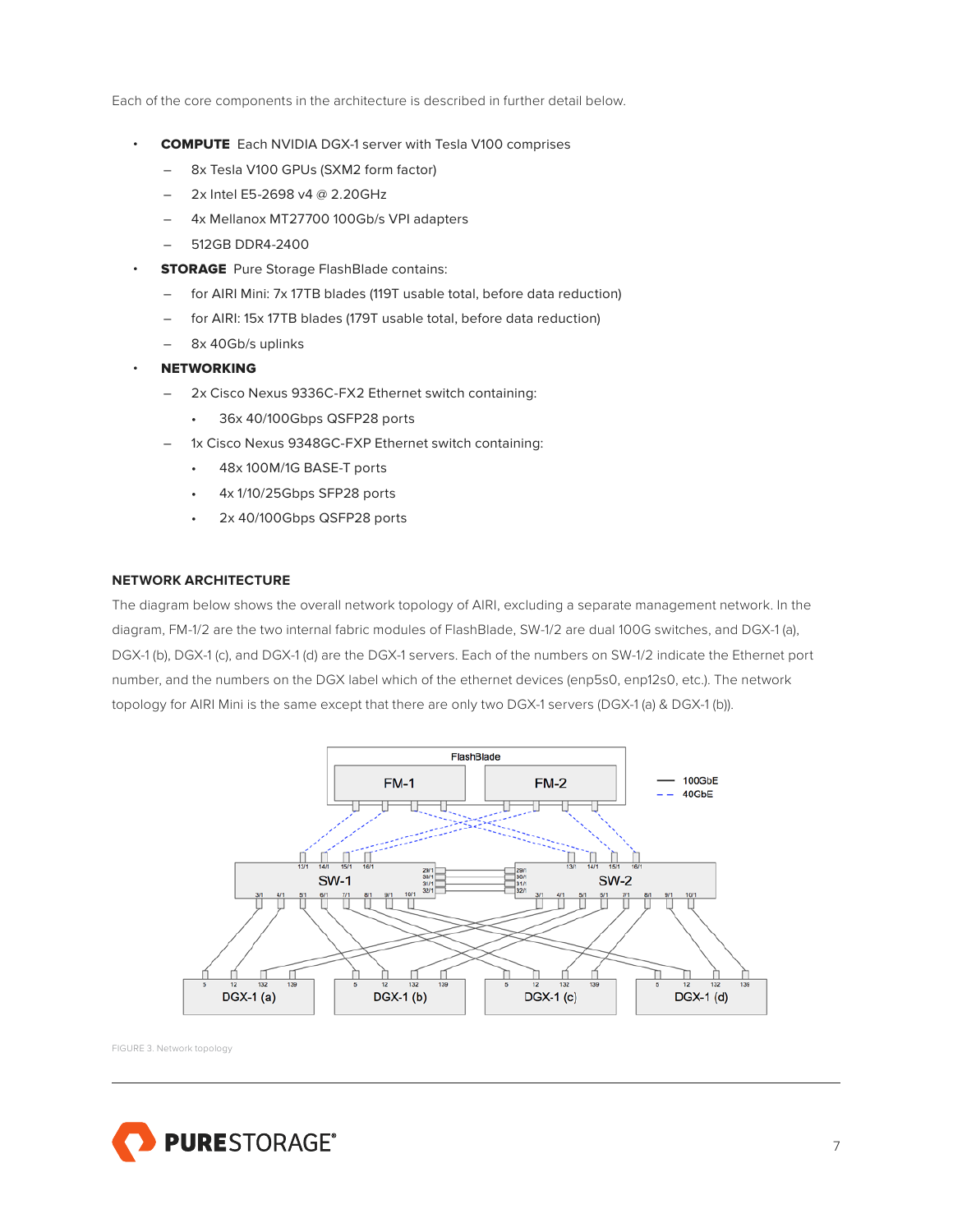<span id="page-7-0"></span>Our reference configuration used Cisco 100G, 36-port Ethernet switches (Nexus 9336c-FX2, running NXOS 7.0(3)I7(3)), but other switch models may be used in the future. We configure the network to support two classes of traffic over the unified fabric: a VLAN for TCP flows, which includes NFS access from FlashBlade; and the RDMA-over-Converged-Ethernet (RoCE) traffic used between DGX-1 servers during distributed deep learning. For more details on the network architecture and configuration, please refer to the AIRI Configuration Guide at [https://github.com/PureStorage-](https://github.com/PureStorage-OpenConnect/AIRI)[OpenConnect/AIRI](https://github.com/PureStorage-OpenConnect/AIRI).

#### **BENCHMARKING DEEP NEURAL NETWORK TRAINING**

This section presents benchmark results from training a variety of deep neural networks. Though the test setup is the same for both AIRI Mini and AIRI, for this reference architecture, we specifically focus on the AIRI system. We measure training performance for a variety of convolutional networks with the popular ImageNet dataset. We use these tests to answer two important questions:

- 1. What is the benefit of RDMA-over-Ethernet vs TCP/IP-based messaging between DGX-1 nodes?
- 2. What is the end-to-end system training performance when sourcing all data from FlashBlade over the system's network fabric?

#### Test Setup

The tests used the Imagenet 2012 dataset – one of the most influential in deep learning research – as the input for training. The dataset consists of 1.28 million images, 143 GB in total size. Input data was labeled jpeg images packed into larger files (~135MB each). To stress the data-movement and core GPU processing, all tests ran with distortions image pre-processing steps – disabled.

We followed common best practices for TensorFlow performance optimization and trained each model until reaching a steady state of images/sec processed, and then recorded performance measurements for 100 training iterations. Each benchmark test was run three times and the overall metric reflects the median of these runs.

Our tests use the Horovod library<sup>3</sup> to scale training across GPUs and across DGX-1s. Although TensorFlow has internal capabilities to distribute training operations, our experiments have found higher performance and simpler overall operation using the combination of TensorFlow and Horovod. We used the 18.10-py2 release of the NVIDIA-supplied container for TensorFlow, which comes pre-packaged with CUDA 10.0.130, CuDNN 7.4.0.11, NCCL 2.3.6, and other essential libraries. Building off this base image, we added Horovod v0.13.10 and OpenMPI 3.1.2 into the containers used in the following tests.

We used the Tensorflow CNN benchmarks for Horovod, a derivative of the TensorFlow benchmark suite, which holds results curated by the TensorFlow team. We ran **git SHA 220659196** from the TensorFlow benchmark suite.4

<https://github.com/uber/horovod> //github.com/tensorflow/benchmarks

PURESTORAGE®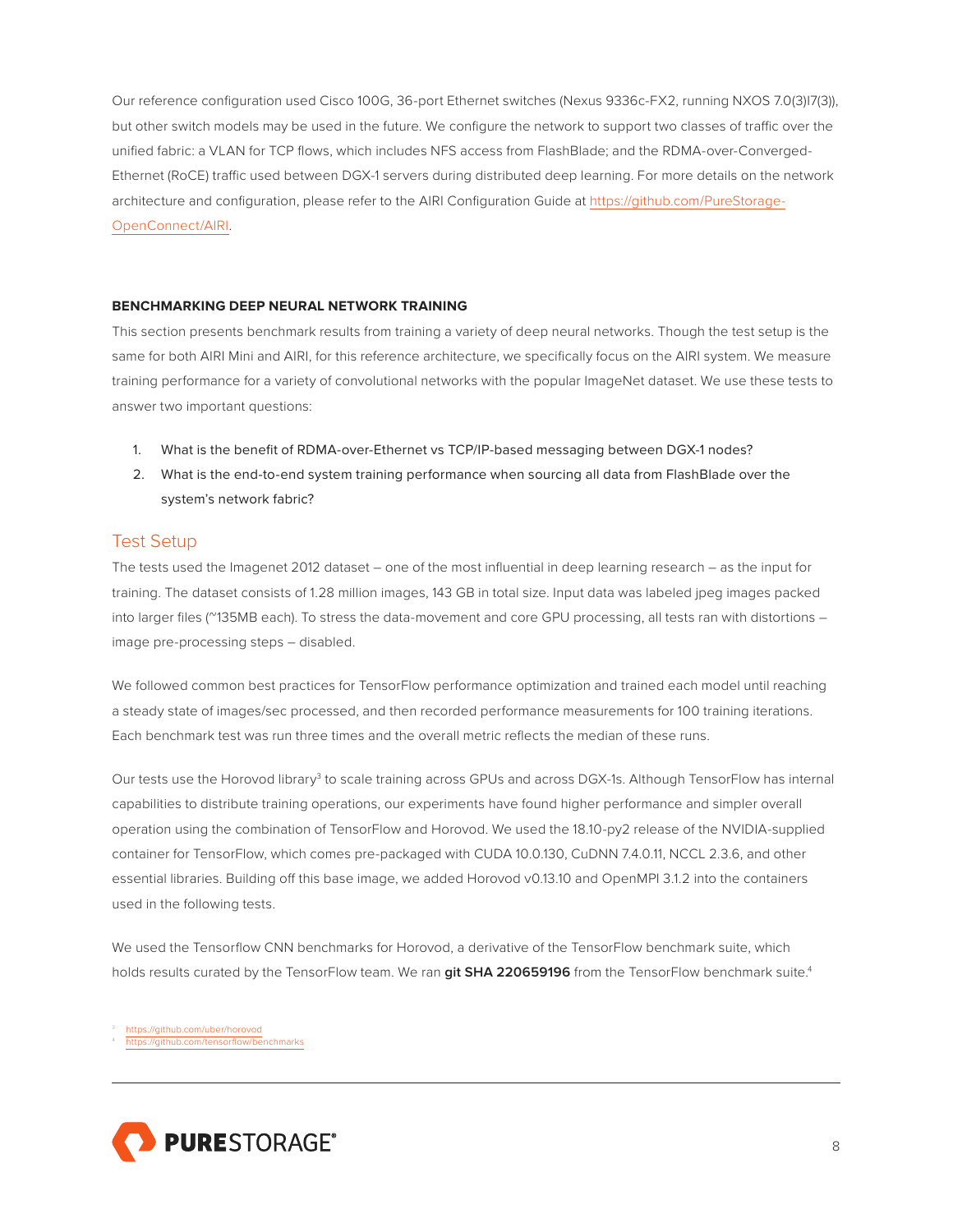<span id="page-8-0"></span>We compared FP32 precision performance across a range of standard neural network models. These models make various tradeoffs between computational complexity, number of parameters, and predictive accuracy.

For each neural-network model, we varied a number of TensorFlow parameters to find the settings for each model that maximized training performance, measured as images per second. Although there are many configurable options for TensorFlow, we found the ones listed in the following table to affect performance the most.

|                                      | <b>RESNET152</b> | <b>RESNET50</b> | <b>INCEPTION3</b> | <b>VGG16</b> |
|--------------------------------------|------------------|-----------------|-------------------|--------------|
| <b>BATCH SIZE (BATCH_SIZE)</b>       | 64               | 64              | 64                | 64           |
| PREFETCH SCALE (BATCH_GROUP_SIZE)    | 24               | 20              | 24                | 28           |
| THREAD-POOL SIZE (NUM_INTER_THREADS) | 10               | 5               | 20                | 40           |

TABLE 1. Configurable options in TensorFlow

# Distributed Training with RDMA over Converged Ethernet

The Horovod library relies on an MPI substrate to orchestrate the distributed execution, but all data exchanges gradient updates from neural network training – are performed by the NCCL library provided by NVIDIA. The NCCL library includes significant optimizations for communication over NVLink within each DGX-1, as well as communication over RDMA between DGX-1s.

By default, NCCL uses the RDMA fabric present in the system. By setting the environment flags **NCCL\_IB\_DISABLE=1** and **NCCL\_SOCKET\_IFNAME=bond0**, we can force NCCL to use the 100Gb TCP VLAN.

The figure below shows training performance, measured in overall images-per-second, when run over the RoCEenabled fabric vs TCP/IP-based messaging. In these initial results, we are not performing external I/O of any kind. That is, all data is synthetic and uses random values initialized in GPU memory. This places maximum stress on the network fabric between the DGX-1 nodes and highlights any potential bottlenecks in GPUs and inter-GPU exchange.

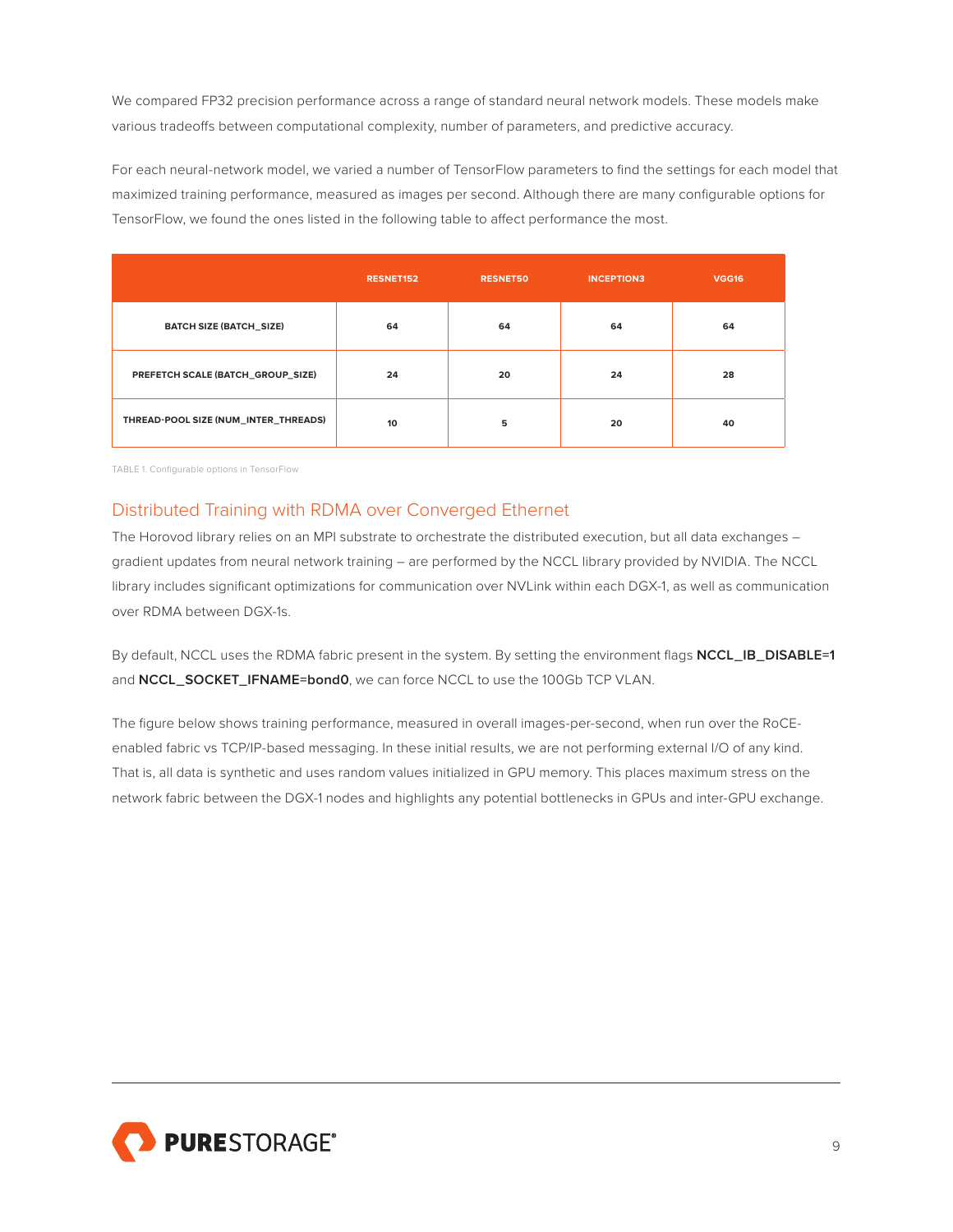<span id="page-9-0"></span>

FIGURE 4. Training throughput for resnet50 with varying numbers of GPUs, contrasting performance of RDMA-over-Converged-Ethernet (RoCE) and conventional TCP/ IP fabrics. All measurements use synthetic data, isolating the performance effects of GPUs and network interconnects. Results are contrasted with a linear-scaling result corresponding to (# GPUs) \* throughput with 1 GPU.

We use resnet50 to show the performance scaling by GPU count. With GPU counts of 8 or less, a single DGX-1 was used. 16-GPU experiments used two DGX-1s, and 32-GPU experiments used four DGX-1s. The "Linear" bars represent linear scaling, taking the throughput result with one GPU and multiplying that by the number of GPUs in the cluster.

When using the RoCE fabric, resnet50 exhibits excellent scaling – over 91% efficiency relative to linear – to four DGX-1 nodes. This scaling efficiency is the result of overlapping computation and communication in Horovod and efficient communication collectives provided by NCCL.

By disabling RDMA and reverting to TCP/IP for inter-node messaging, resnet50 scales less efficiently.

Although the peak network demand does not continuously saturate the four 100GbE links on a DGX-1, the overall performance benefit of RoCE comes from its combination of high throughput with minimal CPU utilization. The system further benefits from NVIDIA's GPUDirect feature, enabling GPUs to transfer data from GPU memory on one node into a remote node with no CPU involvement.

## Distributed Training with Flashblade™

Where the prior experiments established the importance of RDMA messaging by focusing on a synthetic dataset, we now show the performance results when sourcing real data into the training pipeline.

In the figure below, we contrast three configurations for resnet50. First is the synthetic test from the previous section as a baseline, representing the highest performance we can expect to achieve when sourcing real data. Second, because the overall dataset for this benchmark is small enough, we can cache the entirety of it in DRAM. Real-world datasets are often orders-of-magnitude larger than this, but as a performance test this allows us to create a storage layer with ideal performance characteristics. Finally, we run with real datasets accessed over NFS from FlashBlade.

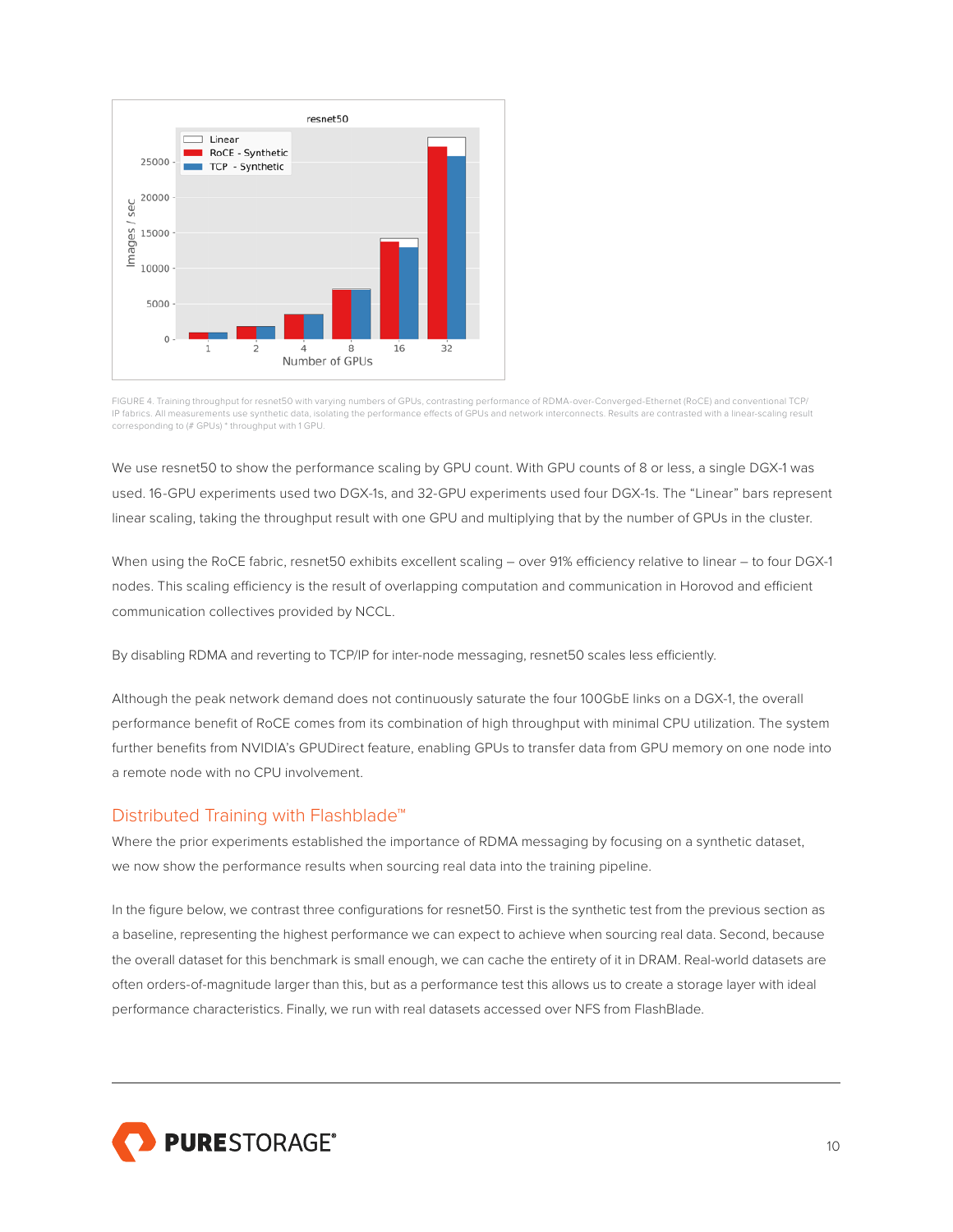

FIGURE 5. Training throughput with varying numbers of GPUs, contrasting performance of synthetic data with real input pipelines fed either from DRAM or over NFS from FlashBlade. All tests were run with FP32 precision and batch size 256.

FlashBlade throughput is within 5% of the results obtained with synthetic data, closely matching the performance of data hosted entirely from DRAM. These results were obtained after tuning the input pipeline in TensorFlow. Notably, the **batch\_group\_size** option in the benchmark kit controls the prefetch depth in the input pipeline. A larger prefetch depth helps hide storage latency at a small increase in memory consumption.

While prefetch depth can hide small latency variations, the storage system needs sufficient steady-state throughput to keep up with the overall pipeline. As shown in the figure below, taken from the FlashBlade UI, the aggregate bandwidth from 4 DGX-1 servers running ResNet-50 was nearly 3 GB/s. Other neural network models tested had similar bandwidth demands. We can see the effect of the prefetch operations, as the storage activity quiesces when the prefetch queue is filled. The high, sustained transfer rate highlights the importance of the storage system with this many high-performance GPUs.



FIGURE 6. Screenshot taken from the FlashBlade UI while training a ResNet-50 model. The storage bandwidth, shown in the bottom graph, indicates an<br>aggregate demand of nearly 3.5 GB/s. The brief dip in bandwidth indicates t